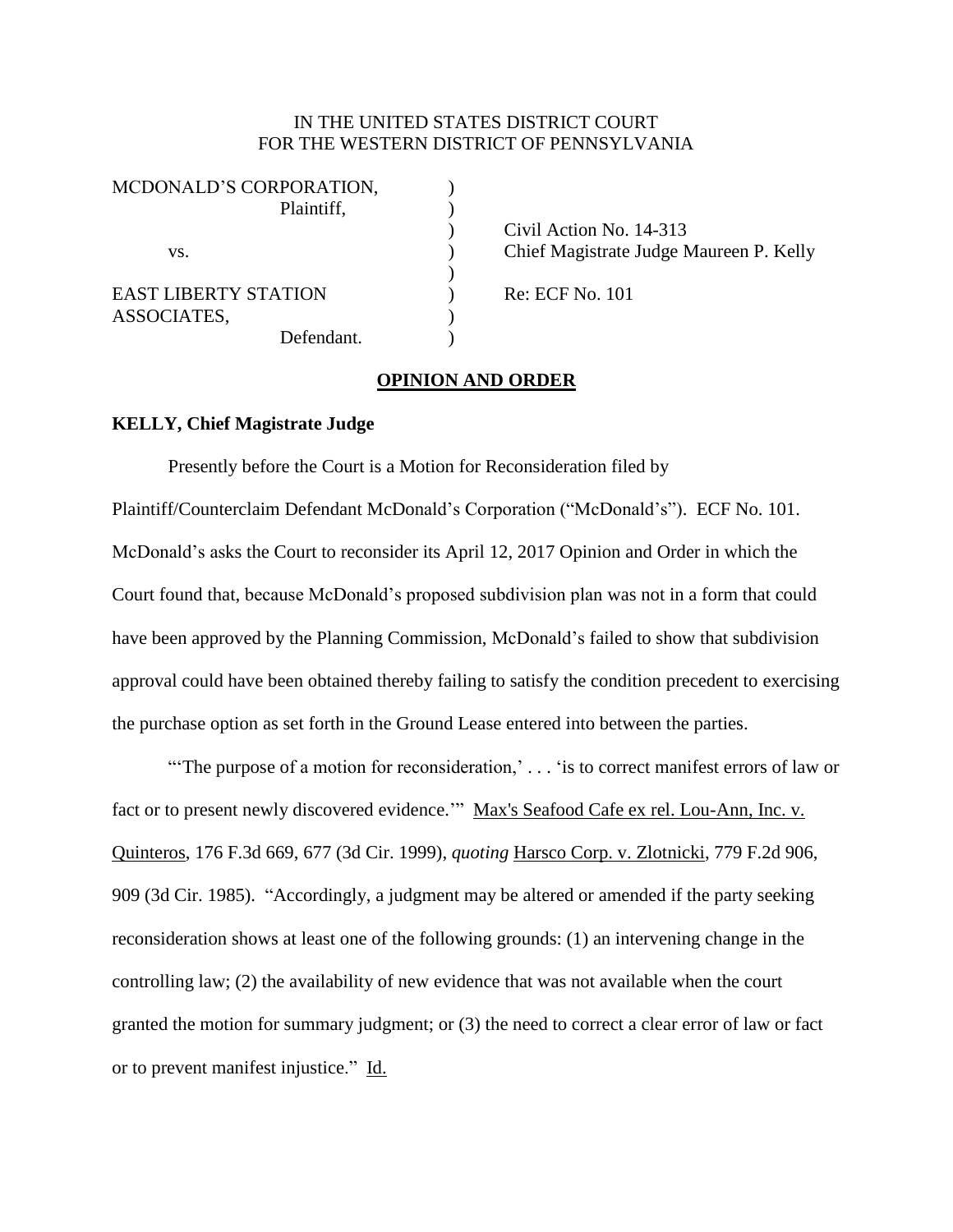McDonald's does not cite to any intervening change in the law or previously unavailable evidence but challenges the Court's findings based on the third ground, arguing that the Court erred by improperly interpreting the purchase option and by allowing Defendant East Liberty Station Associates ("ELSA") to avoid its contractual obligations. Neither argument has merit. In so finding, the Court makes the following observations.

First, the issue as framed by McDonald's in its Complaint and by the parties at the summary judgment stage of the proceedings (and the issue which the Court, without objection by McDonald's, deemed necessitated adjudication before the remaining issues could be resolved), was whether or not McDonald's had validly exercised the purchase option. See ECF 1  $\parallel$  77; ECF No. 44 at 1, 3-4, 11; ECF No. 61 at 18; ECF No. 73. See ECF No. 99 ¶ I.1., ¶ I.D.58. ¶ II.B.8.; ECF No. 100 at 2, 3. More specifically, the issue was whether McDonald's could show that it had satisfied the condition precedent to exercising the purchase option, *i.e.*, whether McDonald's had shown that it could obtain subdivision approval. Now, for the first time, McDonald's has taken the position that the language set forth in the purchase option, which requires McDonald's to show that subdivision approval can be obtained, is not a condition precedent to exercising the purchase option but is a condition precedent to McDonald's ultimate purchase of the Property at issue, and that McDonald's did/does not have to show could obtain subdivision approval to exercise the purchase option. McDonald's change of position, however, comes too late in the day and does not provide the basis for this Court to reconsider its earlier ruling.

Second, McDonald's argument that the Court erred in concluding that McDonald's would have to show that it satisfied all of the prerequisites for obtaining final approval by the Planning Commission, *i.e.*, preliminary review by the zoning office and the requisite signatures on the

2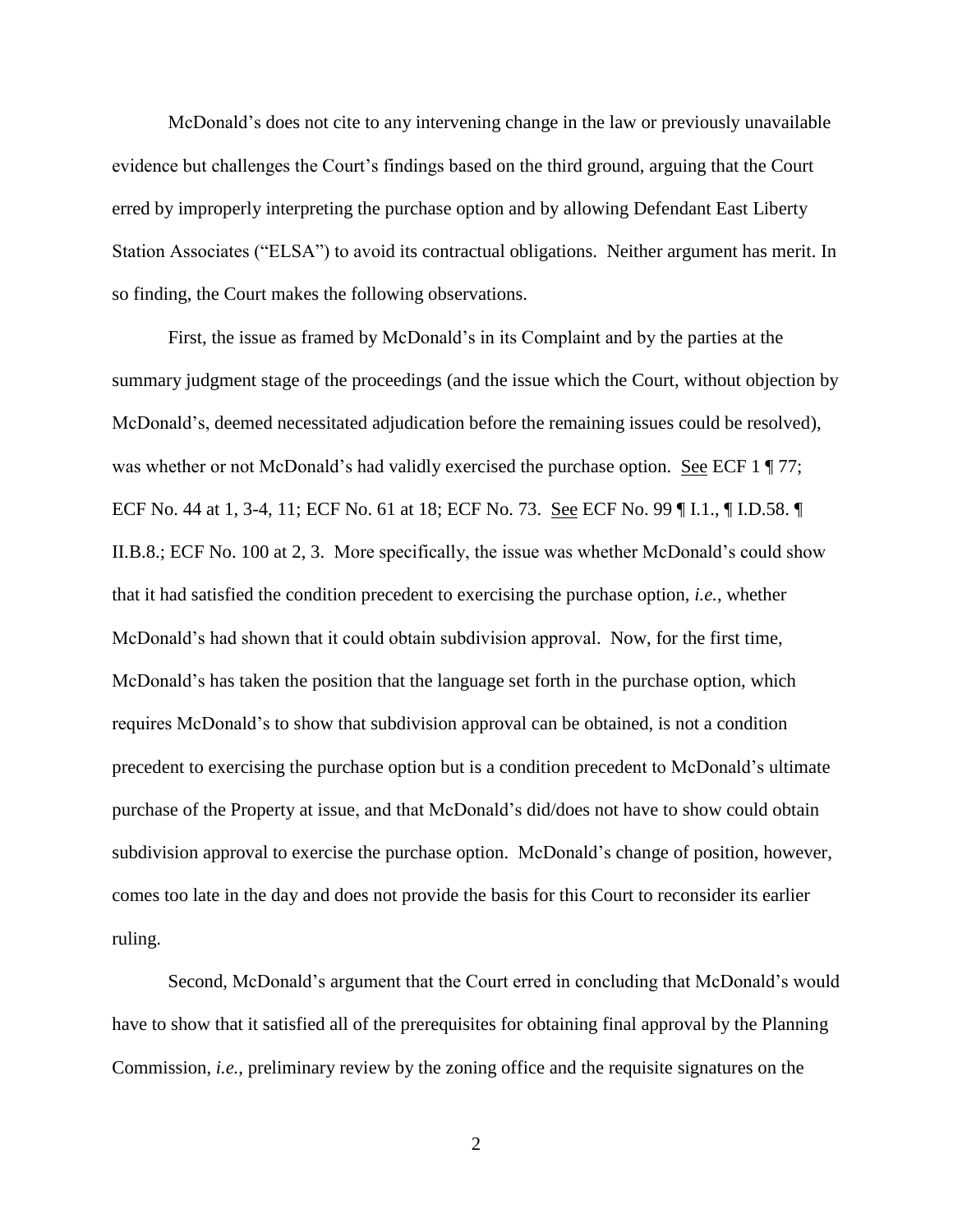mylar, in order to show that it could obtain subdivision approval, misses the mark. The Court did not, and indeed, as acknowledged by McDonald's, cannot substitute its judgment for that of the Planning Commission as McDonald's has suggested that the Court has done. As McDonald's itself has stated, either the Planning Commission grants final subdivision approval or it does not regardless of this Court's findings. Without satisfying the prerequisites, however, the Planning Commission surely would not have granted final subdivision approval and thus McDonald's cannot show that it could have obtained subdivision approval.

Third, McDonald's argument that the Court erred by holding that McDonald's needed to obtain ELSA's signature, amongst others, before exercising the purchase option because McDonald's could not have proceeded any further without ELSA's cooperation, ignores the evidence of record, and the primary basis upon which the Court found McDonald's efforts lacking, *i.e.*, that the proposed subdivision plan submitted by McDonald's to the zoning office for preliminary review was significantly defective. ECF No. 100 at 6. McDonald's failure to present a proposed subdivision plan that the Planning Commission would have even considered approving alone precludes a finding that McDonald's could have obtained subdivision approval when it attempted to exercise the purchase option in June of 2012. Moreover, the record is clear that at the time it attempted to exercise the purchase option, McDonald's had not even approached ELSA about exercising the purchase option or having ELSA sign the mylar.

Fourth, and finally, McDonald's argument that the Court erred in interpreting the purchase option in a manner that allows ELSA to circumvent its contractual obligations and unilaterally prevent subdivision of the Property, does not commend reconsideration of the Court's findings. McDonald's argument is not only premised, at least in part, on its new, and untimely, re-characterization of the issue before the Court, *i.e.*, that showing it could obtain

3